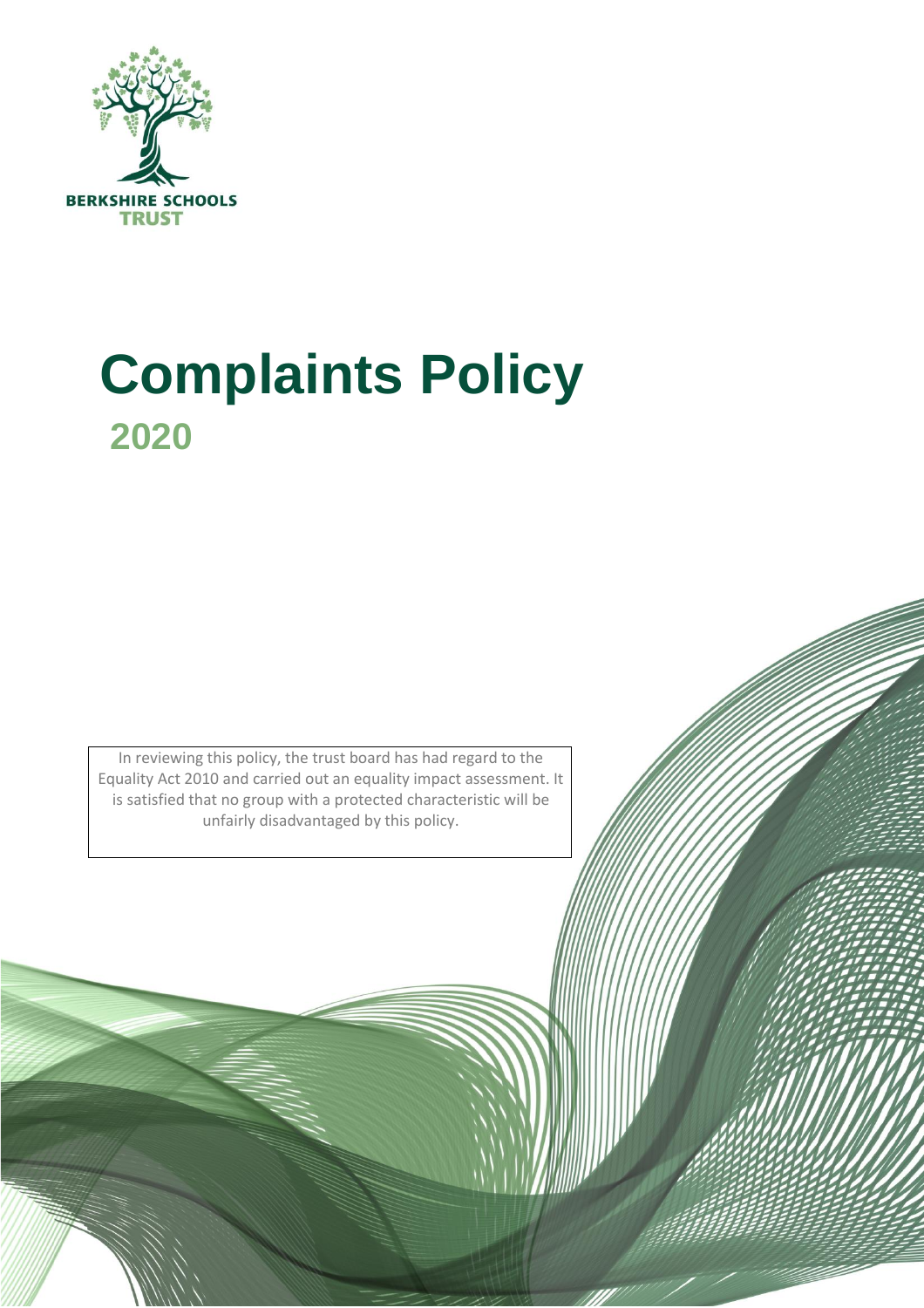| <b>Document History</b>               |                                                                |          |                     |                       |  |
|---------------------------------------|----------------------------------------------------------------|----------|---------------------|-----------------------|--|
| Version                               | 1.2                                                            |          |                     |                       |  |
| <b>Status</b>                         | Final                                                          |          |                     |                       |  |
| Date                                  | October 2020                                                   |          |                     |                       |  |
| Target audience                       | All stakeholders                                               |          |                     |                       |  |
| Ratification                          | <b>Trust Board</b>                                             |          |                     |                       |  |
| Author                                | <b>BST Central Team</b>                                        |          |                     |                       |  |
| Policy group                          | Group A - Statutory policies required by education legislation |          |                     |                       |  |
|                                       | Group B - Statutory policies under other legislation           |          |                     |                       |  |
|                                       | Group C - Other statutory documents                            |          |                     |                       |  |
|                                       | Group D - Documents referred to in statutory guidance          |          |                     |                       |  |
| <b>Version Control</b>                | <b>Reviewers</b>                                               |          |                     |                       |  |
| 1.1                                   | Heather Proctor, St John's CE Primary School                   |          |                     |                       |  |
| 1.2                                   | Natasha Kirby, Trust Operations Manager                        |          |                     |                       |  |
|                                       |                                                                |          |                     |                       |  |
| <b>Summary of Changes Log</b>         |                                                                |          |                     |                       |  |
| <b>Summary of change</b>              |                                                                | Page No. | Date change<br>made | Who<br>made<br>change |  |
| A change log audit box has been added |                                                                |          | 16/01/2020          | <b>CH</b>             |  |
| Definition of Complainant added       |                                                                |          | 16/01/2020          | <b>CH</b>             |  |
|                                       |                                                                |          |                     |                       |  |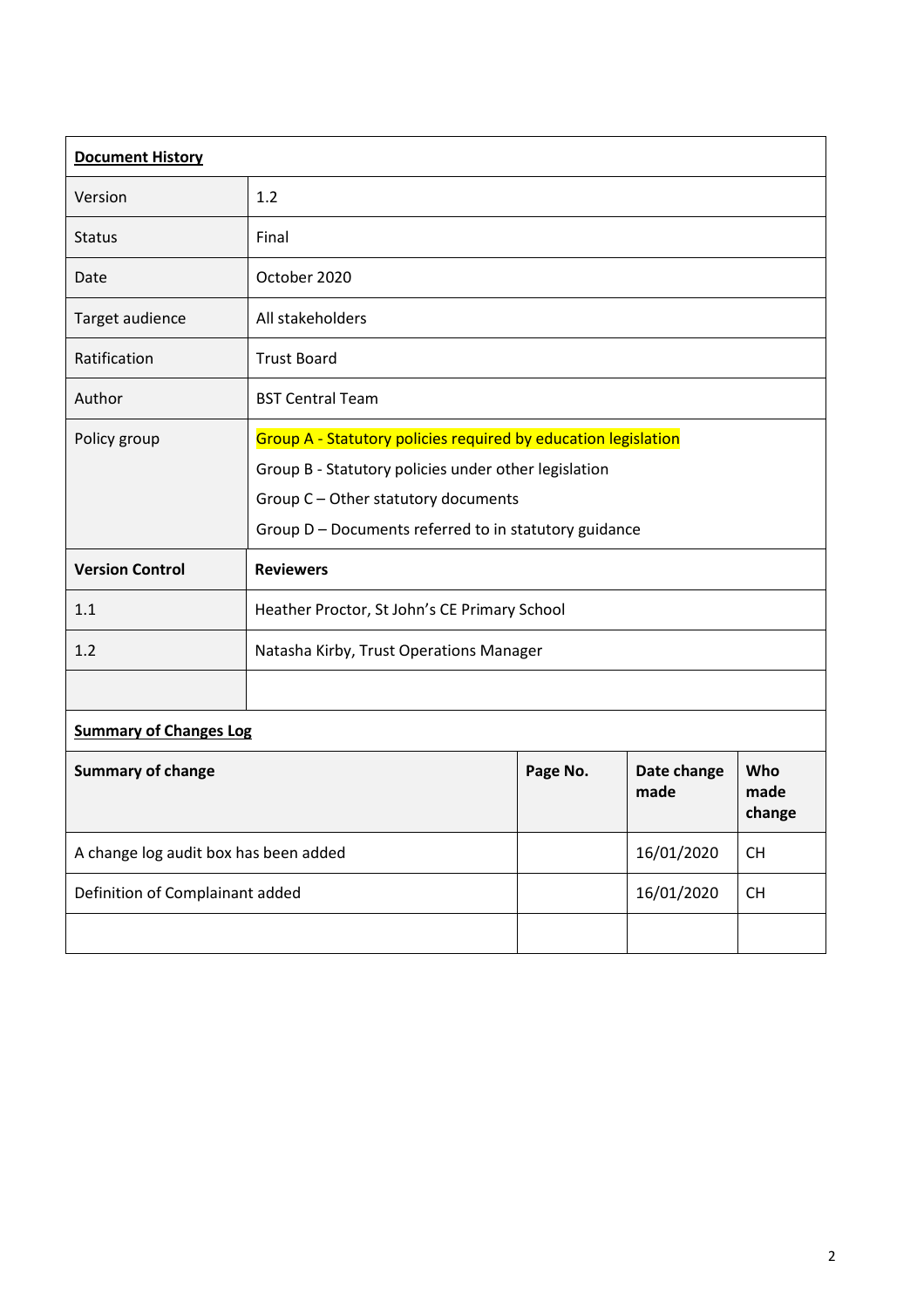# **Contents**

| Appendix 3 - Investigation procedures for Formal Complaints under Stages 2, 3 or 4  12 |  |
|----------------------------------------------------------------------------------------|--|
|                                                                                        |  |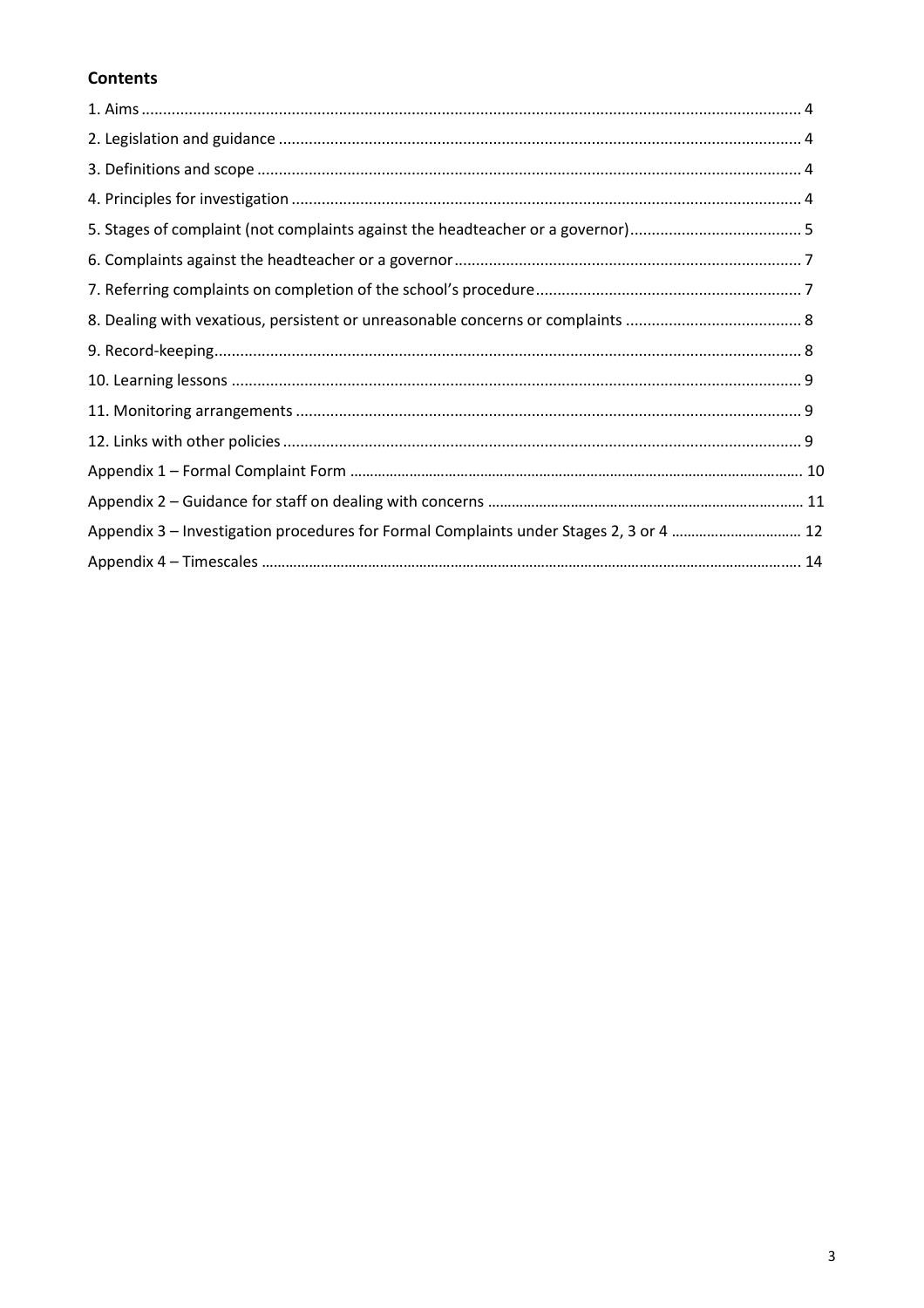# **1. Aims**

Our school aims to meet its statutory obligations when responding to complaints from parents of pupils at any school within the Berkshire Schools Trust. Complaints from anyone who is not a parent of attending children should write directly to The Headteacher c/o the school who will investigate and will reply within 10 working days.

When responding to complaints, we aim to:

- **Be impartial and non-adversarial**
- **Facilitate a full and fair investigation by an independent person or panel, where necessary**
- **Address all the points at issue and provide an effective and prompt response**
- **Respect complainants' desire for confidentiality**
- **Treat complainants with respect**
- **Keep complainants informed of the progress of the complaints process**
- **Consider how the complaint can feed into school improvement evaluation processes**

We try to resolve concerns or complaints by informal means wherever possible. Where this is not possible, formal procedures will be followed.

The school will aim to give the complainant the opportunity to complete the complaints procedure in full.

To support this, we will ensure we publicise the existence of this policy and make it available on the school website.

# **2. Legislation and guidance**

This document meets the requirements set out in part 7 of the schedule to the [Education \(Independent](http://www.legislation.gov.uk/uksi/2014/3283/schedule/made)  [School Standards\) Regulations 2014,](http://www.legislation.gov.uk/uksi/2014/3283/schedule/made) which states that we must have and make available a written procedure to deal with complaints from parents of pupils at the school.

It is also based on guidance published by the Education and Skills Funding Agency (ESFA) on creating a complaints [procedure that complies with the above regulations,](https://www.gov.uk/government/publications/setting-up-an-academies-complaints-procedure) and refers to [good practice guidance on](https://www.gov.uk/government/publications/school-complaints-procedures)  [setting up complaints procedures](https://www.gov.uk/government/publications/school-complaints-procedures) from the Department for Education (DfE).

This policy complies with our funding agreement and articles of association.

In addition, it addresses duties set out in the [Early Years Foundation Stage statutory framework](https://www.gov.uk/government/uploads/system/uploads/attachment_data/file/596629/EYFS_STATUTORY_FRAMEWORK_2017.pdf) with regards to dealing with complaints about the school's fulfilment of Early Years Foundation Stage requirements.

# **3. Definitions and scope**

A **complainant** is defined as the person who raises a matter of concern.

The DfE guidance explains the difference between a concern and a complaint:

A **concern** is defined as "an expression of worry or doubt over an issue considered to be important for which reassurances are sought".

The school will resolve concerns through day-to-day communication as far as possible and should be first discussed with your child's class teacher.

A **complaint** is defined as "a formal expression of dissatisfaction made in writing, about actions taken or a lack of action".

The school intends to resolve concerns informally where possible.

There may be occasions when complainants would like to raise their concerns formally. This policy outlines the procedure relating to handling formal complaints.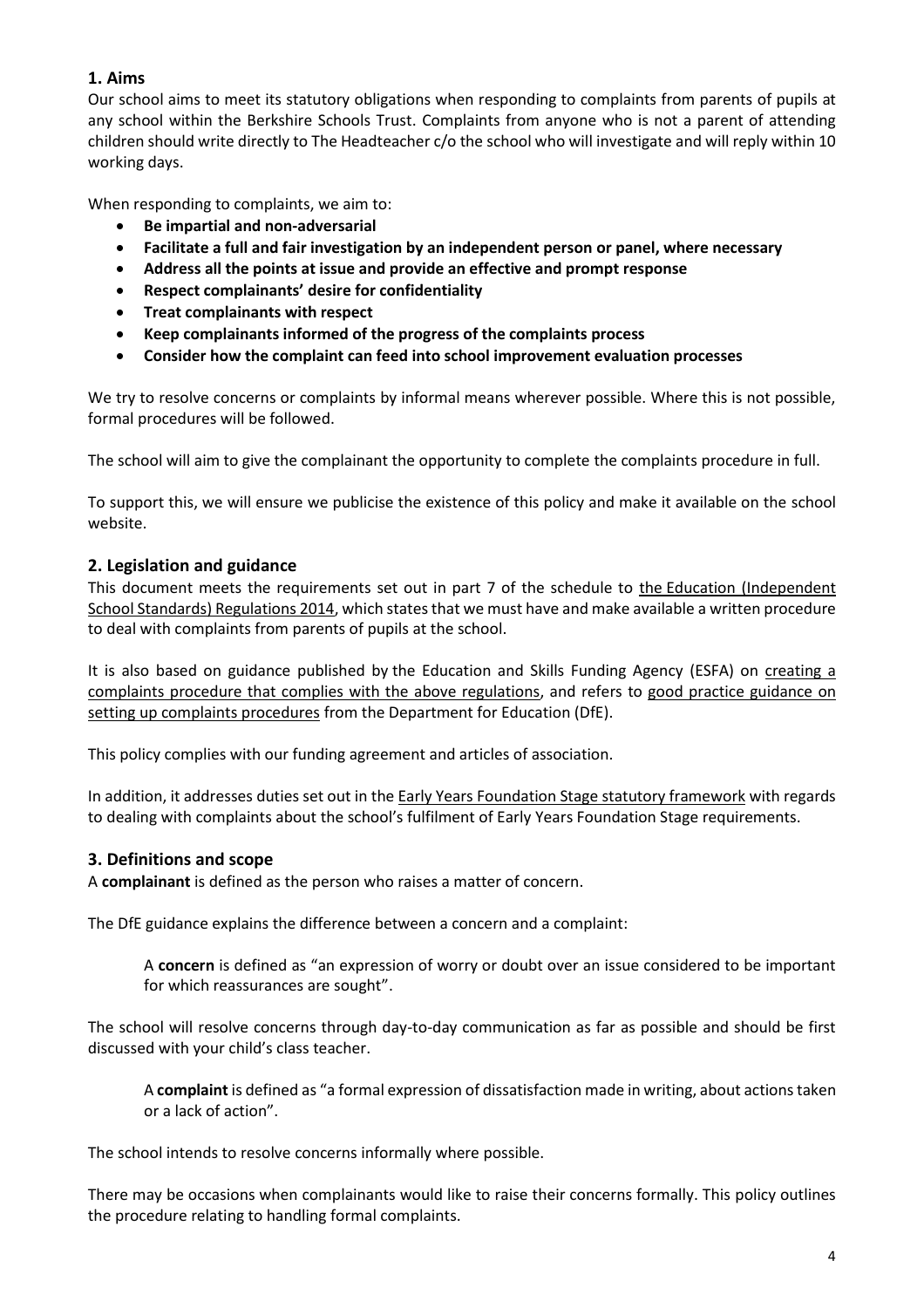This policy does not cover complaints procedures relating to:

- **Admissions**
- **Statutory assessments of special educational needs (SEN)**
- **Safeguarding matters**
- **Exclusion**
- **Whistle-blowing**
- **Staff grievances**
- **Staff discipline**

Please see our separate policies for procedures relating to these types of complaint.

Arrangements for handling complaints from parents of children with SEN about the school's support are within the scope of this policy. Such complaints should first be made to the Special Educational Needs Coordinator (SENCo); they will then be referred to this complaints policy. The SEN policy and information report includes information about the rights of parents of pupils with disabilities who believe that our school has discriminated against their child.

Complaints about services provided by other providers who use school premises or facilities should be directed to the provider concerned.

# **4. Principles for investigation**

When investigating a complaint, we will try to clarify:

- **What has happened**
- **Who was involved**
- **What the complainant feels would put things right**

We also intend to address complaints as quickly as possible. To achieve this, realistic and reasonable time limits will be set for each action within each stage.

Where further investigations are necessary, new time limits will be set, and the complainant will be sent details of the new deadline with an explanation for the delay.

The school expects that complaints will be made as soon as possible after an incident arises and no later than 3 months afterwards. We will consider exceptions to this time frame in circumstances where there were valid reasons for not making a complaint at that time and the complaint can still be investigated in a fair manner for all involved.

At all stages of the procedure if required the Trust will consider appointing an interpreter to ease communication between the parties.

# **Complaints about our fulfilment of early years requirements**

We will investigate all written complaints relating to the school's fulfilment of the Early Years Foundation Stage requirements and notify the complainant of the outcome within 28 days of receiving the complaint. The school will keep a record of the complaint (see section 9) and make this available to Ofsted on request. Parents and carers can notify Ofsted if they believe that the school is not meeting Early Years Foundation Stage requirements, by calling 0300 123 4234 or 0300 123 4666, or by emailing [enquiries@ofsted.gov.uk.](mailto:enquiries@ofsted.gov.uk) An online contact form is also available a[t https://www.gov.uk/government/organisations/ofsted#org-contacts.](https://www.gov.uk/government/organisations/ofsted#org-contacts) We will notify parents and carers if we become aware that the school is to be inspected by Ofsted. We will also supply a copy of the inspection report to parents and carers of children attending the setting on a regular basis.

# **5. Stages of complaint (not complaints against the Headteacher or a governor – see section 6)**

**See also Appendix 4 - Timescales**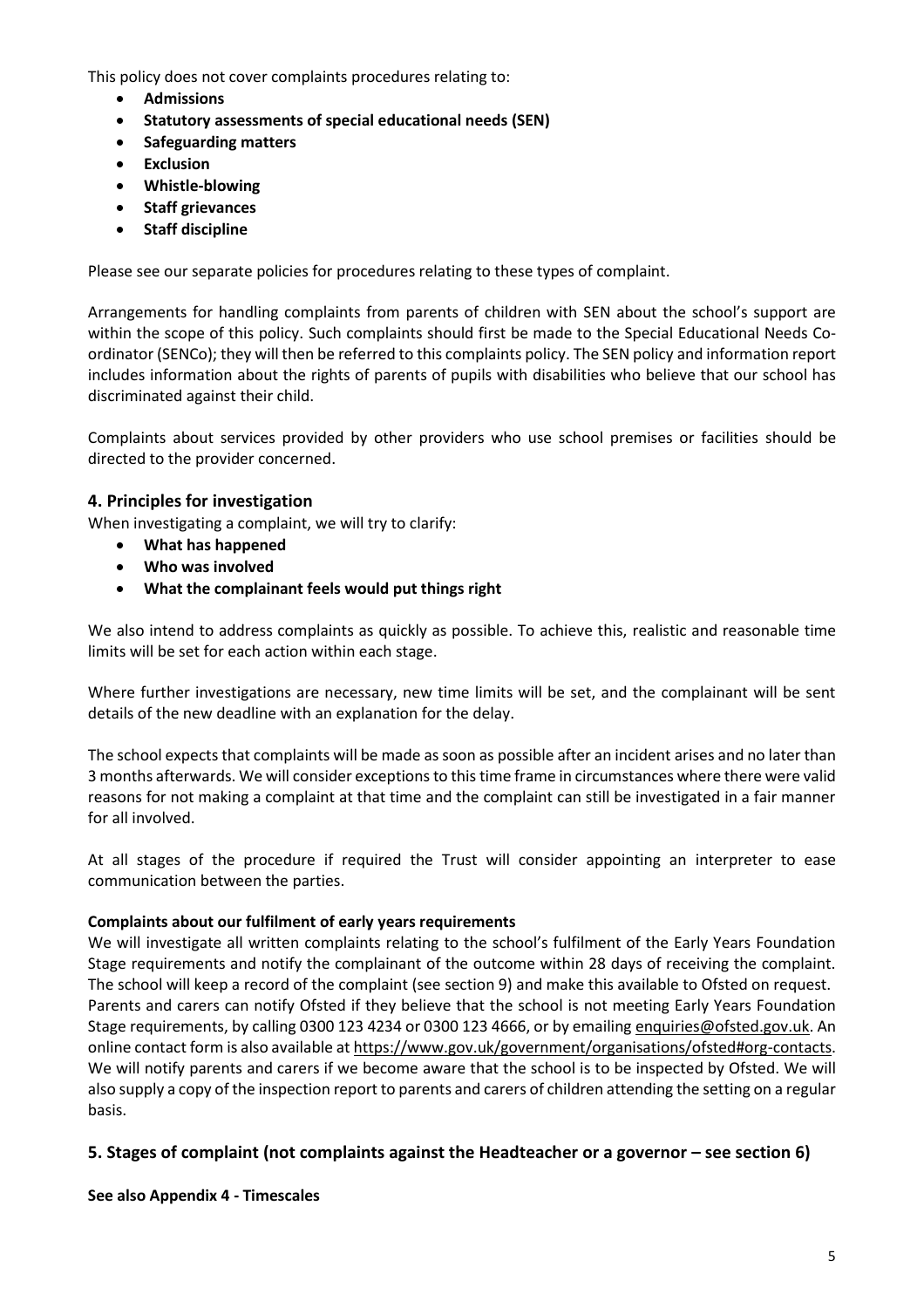#### **Stage 1: informal (see appendix 2)**

The school will take informal concerns seriously and make every effort to resolve the matter quickly. It may be the case that the provision or clarification of information will resolve the issue.

The person with the concern should raise the concern as soon as possible with the relevant member of staff or a member of the Senior Leadership Team, either in person or by letter, telephone or email. If the person with the concern is unclear who to contact or how to contact them, they should contact the school office. We expect that most concerns or difficulties can be resolved informally at this early stage.

Once a concern is made known to us, we will see you, or contact you by telephone or in writing, as soon as possible. If necessary, we will contact appropriate people who may be able to assist us with our enquiries into your concern. We will normally update you on the progress of our enquiries within 10 school days. Any actions or monitoring of the situation that has been agreed will be communicated clearly toyou. If you are still dissatisfied following this informal approach, your concern will become a formal complaint and we will deal with it at the nextstage.

From time to time a concern will be considered so serious that the person with the concern may request that the concern is escalated to stage 2 immediately. The school will consider this request and respond accordingly with clear reasons.

#### **Stage 2: formal (see appendix 3)**

The formal stage involves the complainant putting the complaint into writing, to the Headteacher. This letter should provide details such as relevant dates, times and the names of witnesses of events, alongside copies of any relevant documents. The complainant should also state what they feel would resolve the complaint. The Stage 2 Complaints Form (Appendix 1) can be completed.

At this stage, a Complaints Co-ordinator will be appointed by the Headteacher (normally the Office Manager/Clerk to the Governors of the school) who will ensure that process is followed accurately, and all communication is timely and logged appropriately.

The formal complaint will be acknowledged within 2 school days. The Headteacher or a delegate nominated by the Headteacher will then conduct their own investigation. The written conclusion of this investigation will be sent to the complainant within 10 school days.

If the complainant is not satisfied with the response and wishes to proceed to the next stage of this procedure, they should inform the chair of governors in writing within 5 school days.

#### **Stage 3: reference to the Chair of the Local Governing Body (see appendix 3)**

If the complainant is dissatisfied with the Headteacher's decision under Stage 2 of the procedure, or if the complaint is regarding the Headteacher, your complaint must be made in writing to the Chair of the Local Governing Body. The complaint letter or form (see Appendix 1) should include full details of the complaint and enclose all relevant documents as well as full contact details. The complaint reaching Stage 3 will be acknowledged by letter (and email) within 4 school days. The Chair will indicate the action that is being taken and the likely timescale. The Chair, or a delegate nominated by the Chair will usually arrange for your complaint to be investigated following procedures equivalent to those at Stage 2 above. When the Chair is satisfied that he/she has established all the material facts, so far as is practicable, he/she will notify you of his/her decision and the reasons for it within 10 working days of the Complaint reaching Stage 3.

#### **Stage 4: review panel (see also appendix 3)**

Complaints will be escalated to the panel hearing stage if the complainant is not satisfied with the response to the complaint at the third formal stage. The Complaints Co-ordinator will ensure that good communication between all parties is given and process is followed.

The request to move to Stage 4 will be acknowledged by letter (and also by email) as soon as it is received by the Complaints Co-ordinator, but within 2 school days.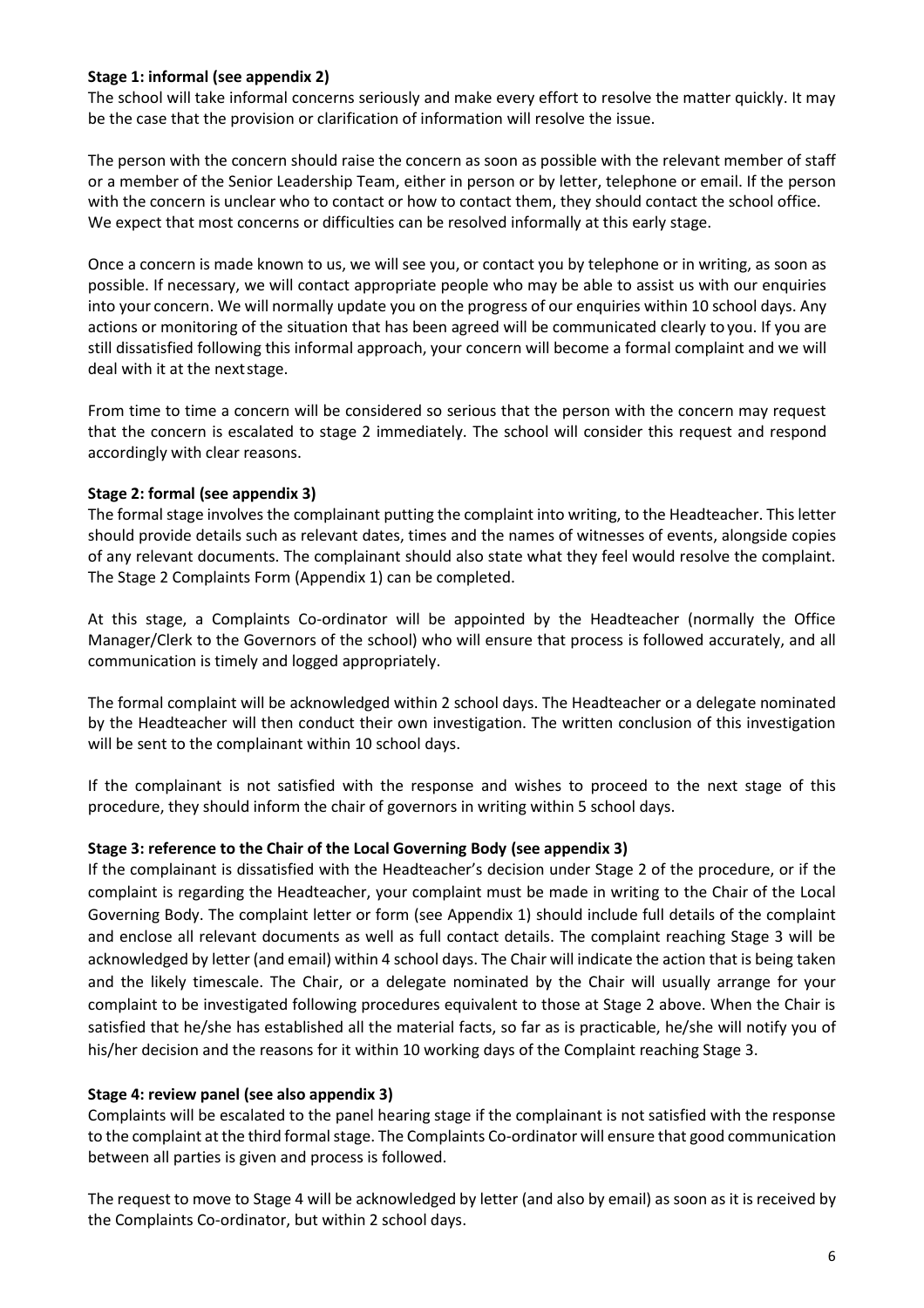The panel will be appointed by the Chair of Berkshire Schools Trust and must consist of at least 3 people, one of whom must be the CEO of the Trust or a nominated deputy and who were not directly involved in the matters detailed in the complaint. At least 1 panel member must be independent of the management and running of the school. A chair of the panel must be appointed.

The panel will have access to the existing record of the complaint's progress (The Complaints Co-ordinator will assist - see section 9).

The complainant must have reasonable notice of the date of the review panel (not less than 5 school days and not more than 10 school days); however, the review panel reserves the right to convene at their convenience rather than that of the complainant. At the review panel meeting, the complainant and representatives from the school, as appropriate, will be present. Each will have an opportunity to set out written or oral submissions prior to the meeting.

The complainant must be allowed to attend the panel hearing and be accompanied if they wish. The companion is present in a supportive capacity and would normally be a friend or family member. The companion may confer with the complainant but cannot answer questions or represent the complainant. The Legal advisor will not accompany either party.

At the meeting, each individual will have the opportunity to give statements and present their evidence, and witnesses will be called, as appropriate, to present their evidence. No new complaints may be brought to this meeting and any attempt to diversify this complaint must be resisted by the panel.

The panel, the complainant and the school representative(s) will be given the chance to ask and reply to questions. The complainant and the school representative may be at the panel at the same time or heard separately as appropriate and at the discretion of the Chair of the panel. Once the complainant and school representative(s) have presented their cases, they will be asked to leave, although they should remain on site in case further clarification is required. When the panel is satisfied that all relevant evidence is collected, they will be advised that they should leave the premises and evidence will then be considered.

The panel must then put together its findings and recommendations from the case. The panel will also provide a copy of the findings and recommendations to the complainant and, where relevant, the individual who is the subject of the complaint, and make a copy available for inspection by the Trustees and Headteacher.

The school will inform those involved of the decision in writing within 5 school days.

The decision of the review panel is final; however, parents can refer the complaint to ESFA, as in Point 7.

Information relating to a staff member that may affect his/her future employment cannot be advised to the complainant.

# **6. Complaints against the Headteacher, (include also Executive Headteacher, Head of School or Deputy Headteacher if that deputy is covering for the Headteacher due to long term sick or bereavement leave) or a governor**

Complaints made against the Headteacher should be received in writing and directed to the Chair of Governors where a complaint is against the Chair of the Local Governing Body or any member of the governing body of the school, it should be made in writing to the clerk to the governing board in the first instance. These complaints will be directed to the Chair (or Vice Chair) of the Trust and every effort will be made to resolve concerns at the earliest possible stage, by using stages 3 and 4.

# **7. Referring complaints on completion of the school's procedure**

If the complainant is dissatisfied with the outcome of the school's complaints procedure, they can refer their complaint to the ESFA. The ESFA will check whether the complaint has been dealt with properly by the school. The ESFA will not overturn a school's decision about a complaint. However, it will look into: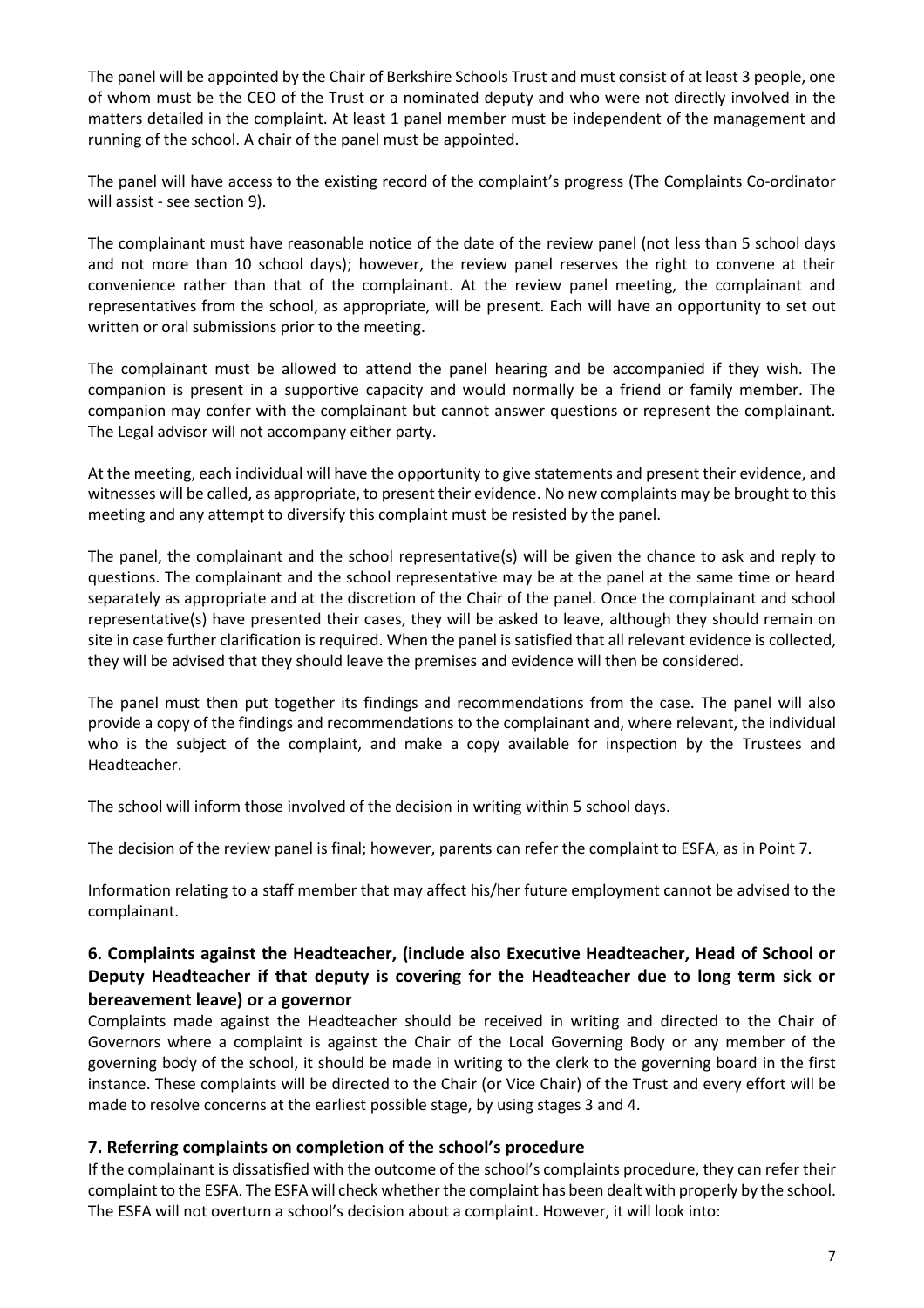- **Whether there was undue delay, or the school did not comply with its own complaint's procedure**
- **Whether the school was in breach of its funding agreement with the secretary of state**
- **Whether the school has failed to comply with any other legal obligation**

If the school did not deal with the complaint properly, it will be asked to re-investigate the complaint. If the school's complaints procedure is found to not meet regulations, the school will be asked to correct its procedure accordingly.

For more information or to refer a complaint, see the following webpage: <https://www.gov.uk/complain-about-school>

# **8. Dealing with vexatious, persistent or unreasonable concerns or complaints**

Where a complainant tries to re-open the issue with the school after the complaint's procedure has been fully exhausted and the school has done everything it reasonably can in response to the complaint, the chair of governors (or other appropriate person in the case of a complaint about the chair) will inform the complainant that the matter is closed.

If the complainant subsequently contacts the school again about the same issue, the school can choose not to respond. The normal circumstance in which we will not respond is if:

- **The school has taken every reasonable step to address the complainant's needs,** *and*
- **The complainant has been given a clear statement of the school's position and their options (if any),** *and*
- **The complainant is contacting the school repeatedly but making substantially the same points each time**

However, this list is not intended to be exhaustive.

The school will be most likely to choose not to respond if:

- **We have reason to believe the individual is contacting the school with the intention of causing disruption or inconvenience, and/or**
- **The individual's letters/emails/telephone calls are often or always abusive or aggressive, and/or**
- **The individual makes insulting personal comments about, or threats towards, school staff**

Unreasonable behaviour, which is abusive, offensive or threatening, may constitute an unreasonably persistent complaint.

Once the school has decided that it is appropriate to stop responding, the complainant will be informed in writing, either by letter or email by the CEO of the BST.

The school will ensure when making this decision that complainants making any new complaint are heard, and that the school acts reasonably.

# **9. Record-keeping**

The school will record the progress of all complaints, including information about actions taken at all stages, the stage at which the complaint was resolved, and the final outcome. The records will also include copies of letters and emails, and notes relating to meetings and phone calls.

A Complaints Co-ordinator will be appointed at Stage 2 and will gather all previous evidence (phone calls, discussions etc) from Stage 1.

This material will be treated as confidential and held centrally and will be viewed only by those involved in investigating the complaint or on the review panel.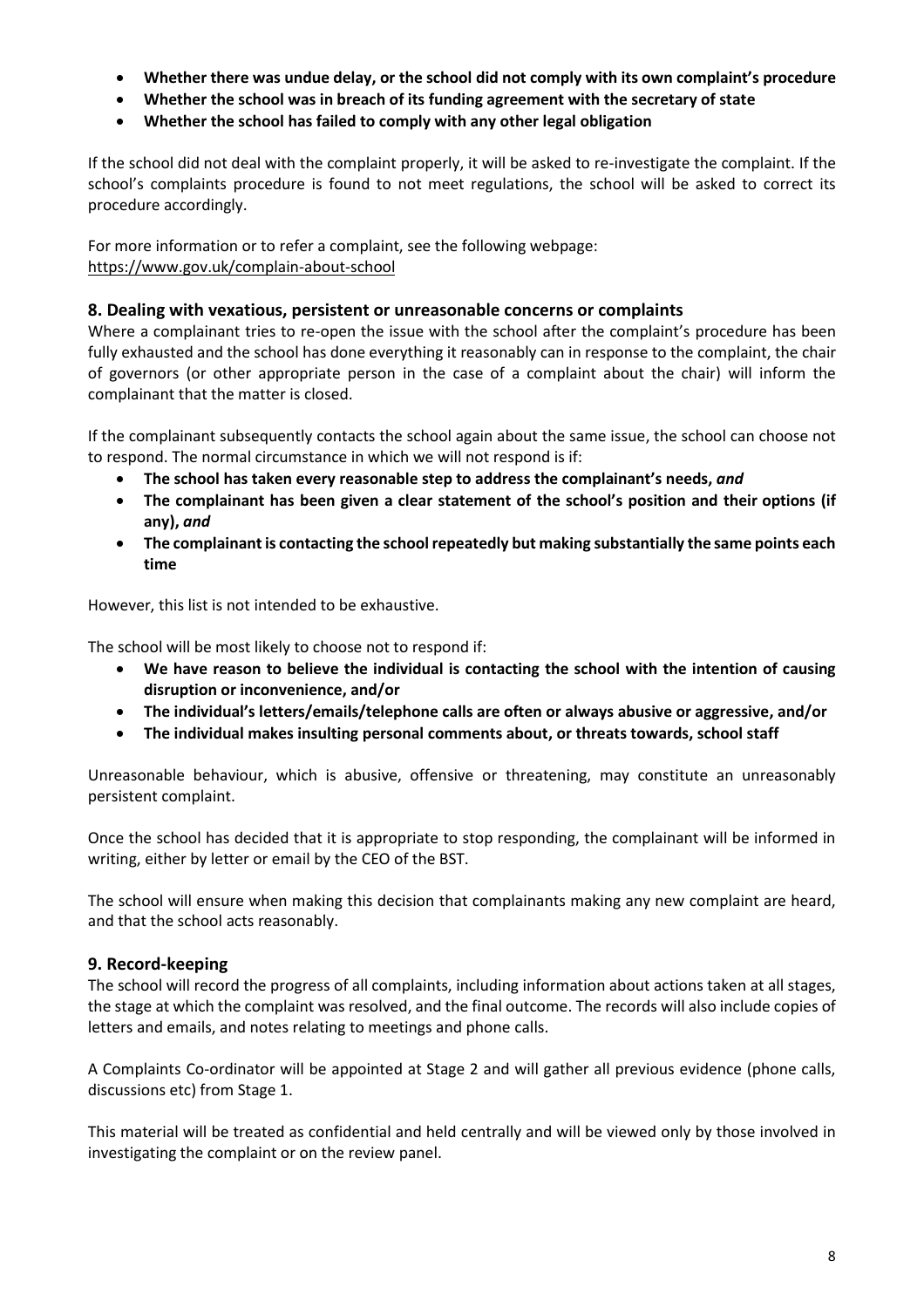This is except where the secretary of state (or someone acting on their behalf) or the complainant requests access to records of a complaint through a freedom of information (FOI) request or under the terms of the Data Protection Act, or where the material must be made available during a school inspection.

Records of complaints will be kept for 10 years.

The details of the complaint, including the names of individuals involved, will not be shared with the whole governing board in case a review panel needs to be organised at a later point.

Where the governing board is aware of the substance of the complaint before the review panel stage, the school will (where reasonably practicable) arrange for an independent panel to hear the complaint.

Complainants also have the right to request an independent panel if they believe there is likely to be bias in the proceedings. The decision to approve this request is made by the Chair of Trustees, who will not unreasonably withhold consent.

# **10. Learning lessons**

Following Stage 3, the Panel will review any underlying issues raised by the complaint, and, where appropriate, and respecting confidentiality, to determine whether there are any improvements that the school can make to its procedures or practice to help prevent similar events in the future.

# **11. Monitoring arrangements**

The Chair of the Local Governing Body will monitor the effectiveness of the complaints procedure in ensuring that complaints are handled properly. The Headteacher will report to the Local Governing Body any Stage 2 (formal) complaints and will track the number and nature of complaints, and review underlying issues as stated in section 10.

The complaints records are logged and managed by the Complaints Co-ordinator and held confidentially.

This policy will be reviewed by the Trustees of BST every year.

At each review, the policy will be approved by the Trustees and disseminated to the schools within BST within 5 days of approval, in order that the most current version of the policy is held.

# **12. Links with other policies**

Policies dealing with other forms of complaints include:

- **Child protection and safeguarding policy and procedures**
- **Admissions policy**
- **Exclusions policy**
- **Staff grievance procedures**
- **Staff disciplinary procedures**
- **SEN policy and information report**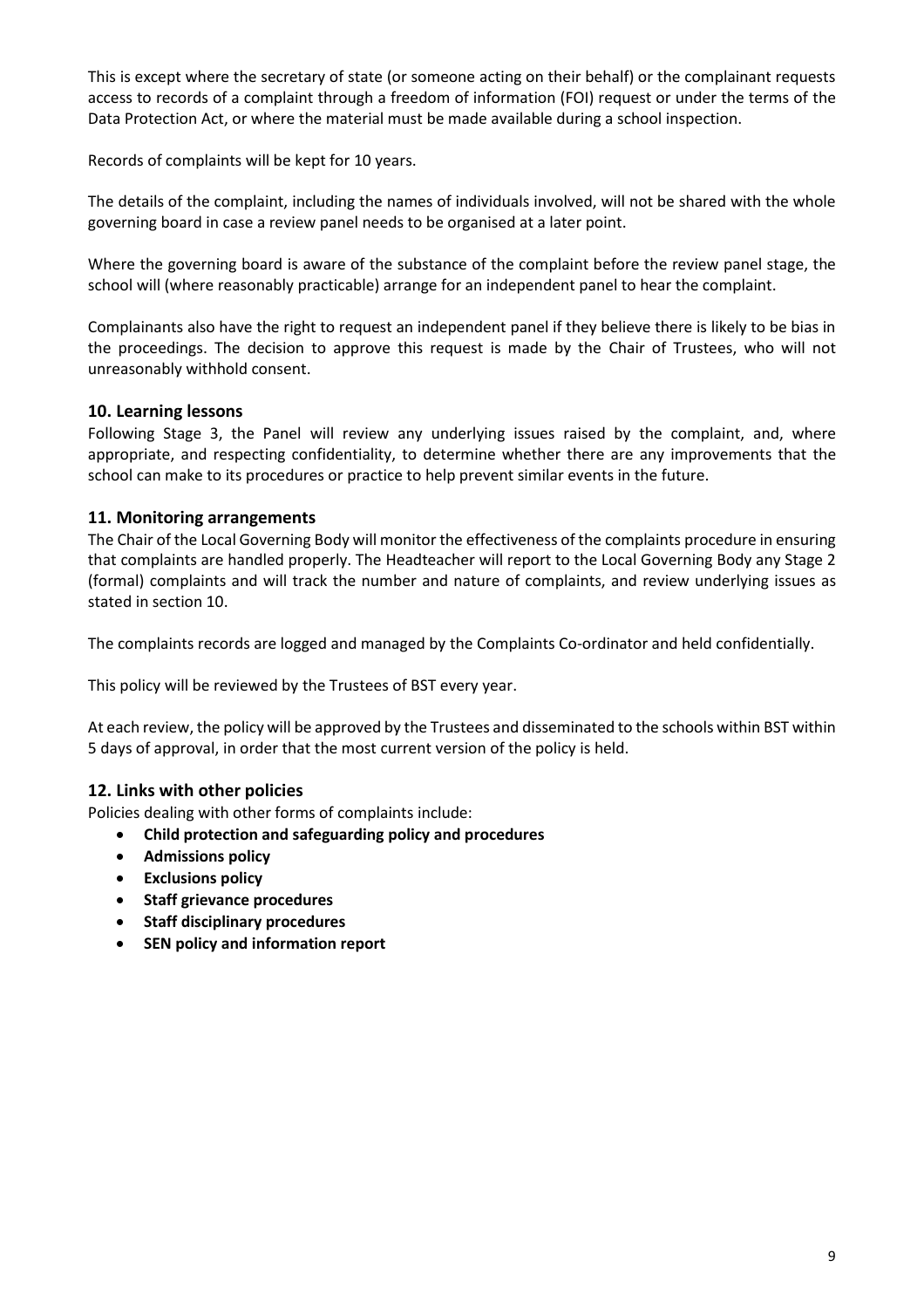# **Appendix 1 – Formal Complaint form**

**This form may be used when all informal processes involving the school have been exhausted. This form will be used at Stage 2, 3 and 4 of the Complaints Policy. Written letters can be received in place of this form, ensuring that all the areas of the letter cover the details of this form.** 

**This form should be sent to Clerk to Governors of individual school please check school website for contact details.**

| <b>Name</b>                                                                                      |  |  |
|--------------------------------------------------------------------------------------------------|--|--|
| <b>Date</b>                                                                                      |  |  |
| <b>Address</b>                                                                                   |  |  |
| <b>Pupil Name/Year</b><br>(if applicable)                                                        |  |  |
| Relationship to pupil<br>(if applicable)                                                         |  |  |
| <b>Pupil's address</b><br>(if different from above)                                              |  |  |
| Contact number(s)<br>(if you have a preferred time<br>within the school day, please<br>state it) |  |  |
| <b>Email address</b>                                                                             |  |  |
| <b>Details of Complaint</b><br>Why was the school's response not satisfactory?                   |  |  |
|                                                                                                  |  |  |
| What action(s) can be taken to resolve this complaint?                                           |  |  |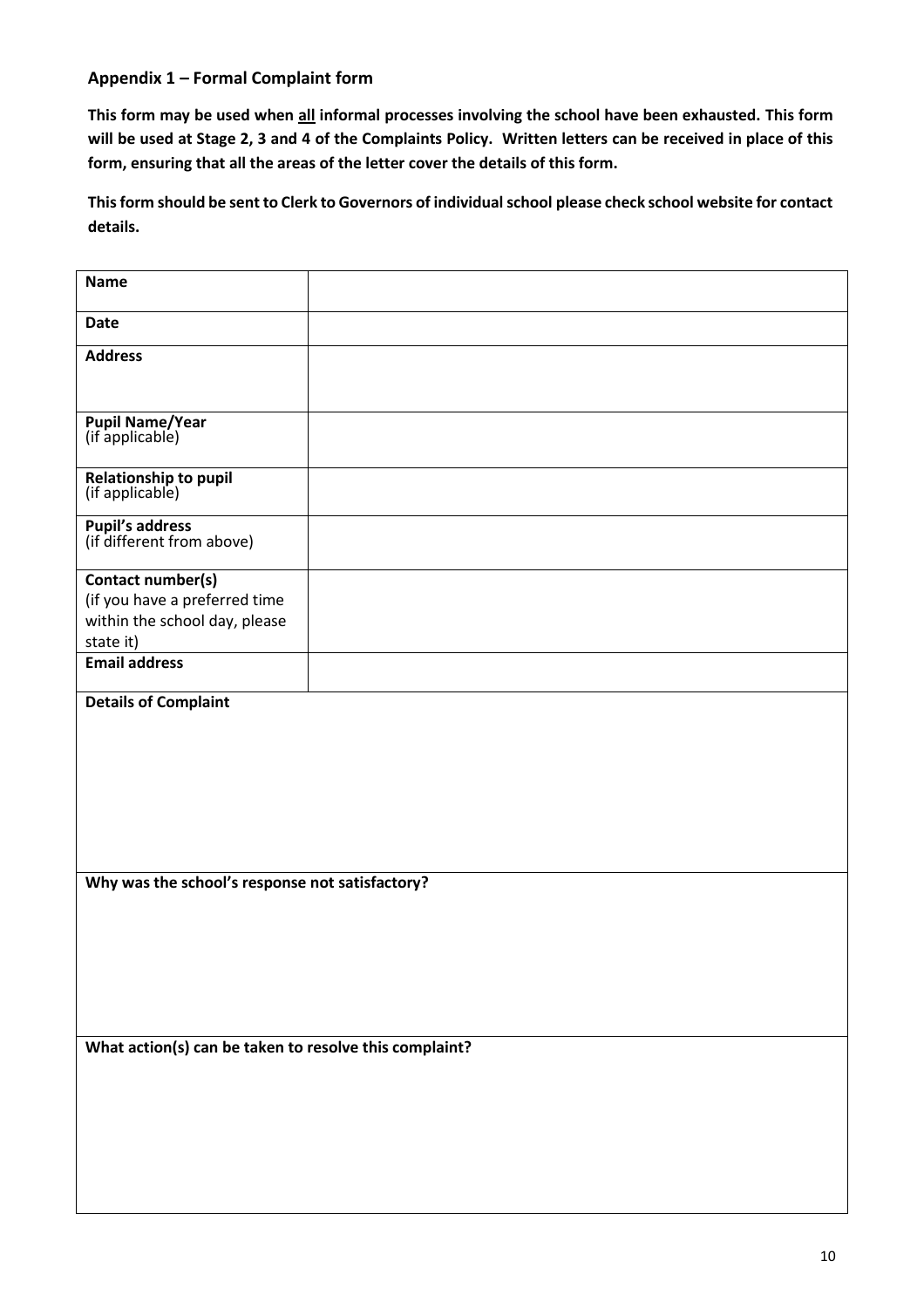# **Appendix 2**

# **Guidance for Staff on Dealing with Concerns**

Staff who are approached by parents, pupils or others with matters of concern must assess the seriousness of the issue and, if subject to specific Academy policies (for example over a child protection issue) follow those policies. If a parent of a child or someone else expresses a concern that is within the remit of that member of staff, then the member of staff should deal with the concern, resolving it where possible and seek guidance from SLT if necessary. If the member of staff feels unable to deal with the concern, they should listen to the concern, note it down and refer it to the relevant senior member of staff, indicating to the complainant that this is what will happen.

Each situation will be different, but staff members should do all they can to:

- allay the other persons' fears
- take the concerns seriously
- remain calm and composed at all times
- be fair, open and honest when dealing with any concern or question
- give careful consideration to all concerns and deal with them as swiftly as possible
- enter into dialogue that encourages mutual understanding and, wherever possible, puts the interests of any child above all other issues
- respect peoples' desire for confidentiality.

If the matter has not been resolved amicably by this means, then the member of staff should advise the complainant to make a formal complaint. The member of staff should make notes of the complaint and to keep these safely in the event of the complaint proceeding to Stage 2.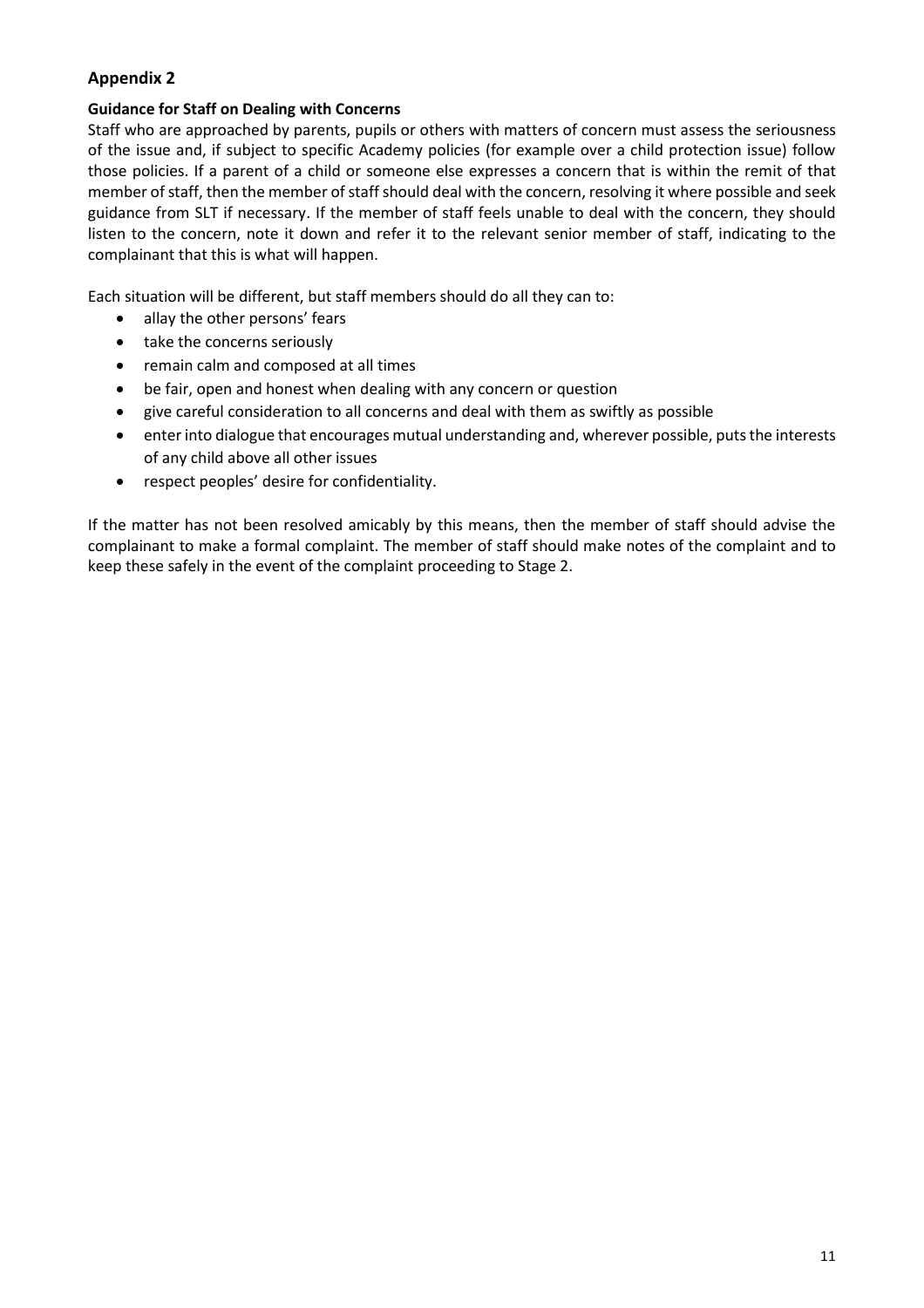# **Appendix 3 - Investigation Procedures for Formal Complaints under Stage 2, 3 or 4**

- 1. The investigation of an allegation or a complaint should always be carried out thoroughly and responsibly, irrespective of whether the complaint appears to be trivial or serious. The investigator must maintain an open mind and not prejudge any situation on the basis of knowledge of past events. The outcome of such an investigation will have considerable significance for the complainant and, where the complaint is against a particular member of staff, for the member of staff against whom the complaint has been made.
- 2. Any member of staff against whom a complaint has been made, should be notified that a complaint has been received, provided with a copy of the complaint and be informed that an investigation will be carried out in which his or her views will be sought.
- 3. It is essential that there is a clear understanding of the complaint and what remains un-resolved. If the complaint is not clearly stated, the investigator should clarify the nature of the complaint with the complainant and set out clearly the issues of concern to the complainant that will be investigated.
- 4. Once the complaint has been confirmed the investigator should establish who he or she wishes to interview and what documentation they will need to review. Arrangements should be agreed so that accurate notes can be taken of all interviews and the outcomes of the investigation be accurately recorded.
- 5. The complainant and a member of staff complained about should be given the opportunity to meet with the investigator, offer documentation and to identify potential witnesses or sources of evidence. Any member of staff subject to the complaint should be advised that they may be accompanied by a friend or a trade union representative when invited to be interviewed.
- 6. Where children are potential witnesses, discretion should be exercised over their involvement. Pupils should only be interviewed when the nature of the complaint is sufficiently serious to warrant it and adult witnesses are not available. Only in extreme circumstances will younger pupils be interviewed.
- 7. Any interviews should be conducted as soon as possible to ensure that recollections are as fresh as possible and to minimise the possibility that evidence will become tainted through witnesses discussing alleged incidents with other persons. A written record must be made of all interviews.
- 8. In conducting interviews, the investigator should prepare the questions to be asked prior to the interview. These can always be supplemented during the interview. The investigator should allow the interviewees to answer in their own way. Their responses should be listened to attentively. Any temptation to cut an interviewee short or to seek to 'lead' them must be resisted. The interviewee should be given the opportunity of providing other relevant information at the end of the interview. It is good practice to ask the complainant what they feel would put matters right, even if this action is not one that is eventually taken.
- 9. Interviewees should, however, be advised that their responses must be confined to the substance of the complaint. Any attempt by the interviewee to introduce information relating to other members of staff or to issues unrelated to the complaint should be resisted.
- 10. The investigator should avoid reaching conclusions or passing judgement, until the investigation has been completed. The investigator should complete the investigation by creating a summary of the evidence gathered and a preferred outcome for agreement.
- 11. Any response letter should include the following information:
	- a brief summary of the complainant's concerns and the issues that have been investigated
	- a summary of the process undertaken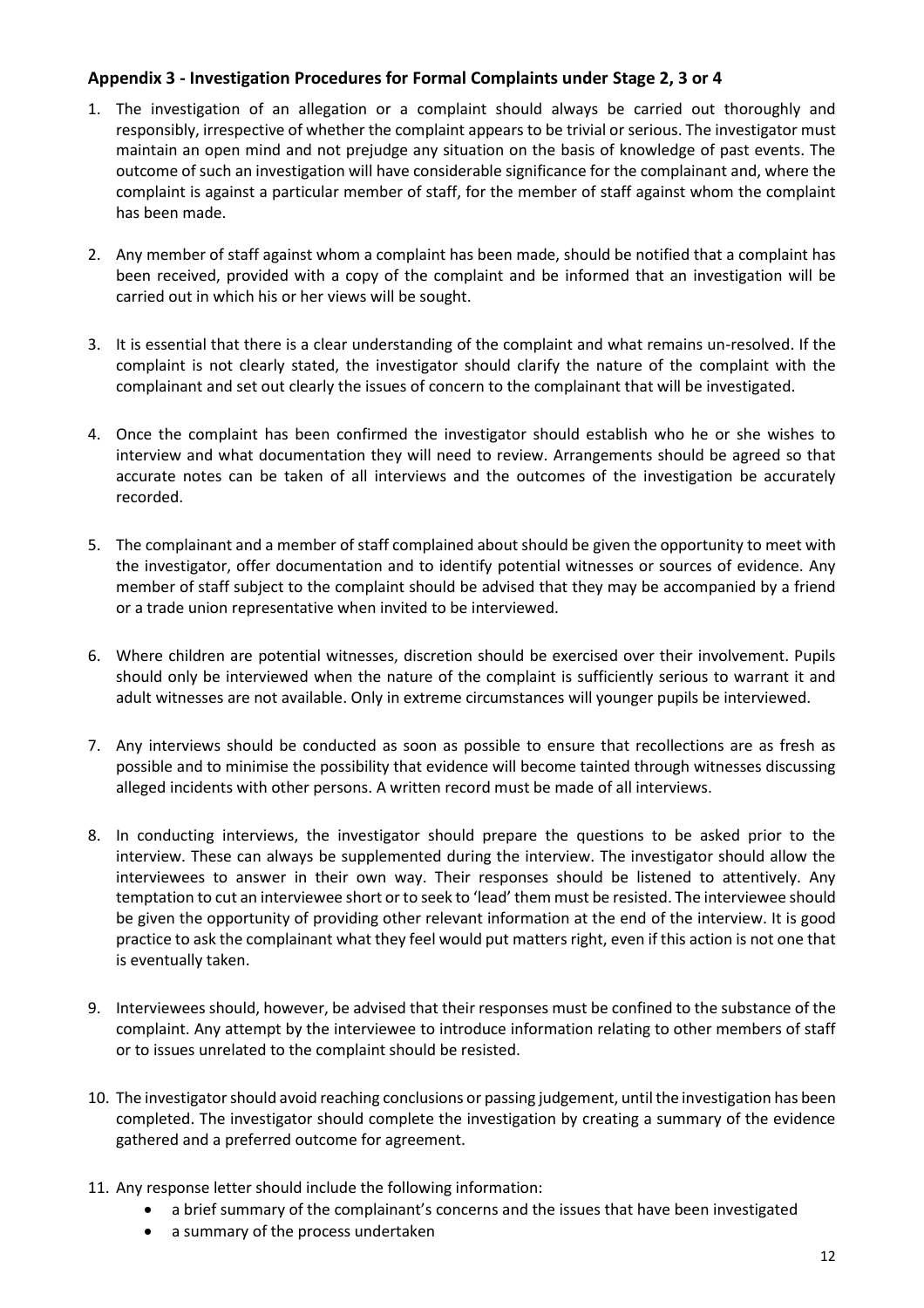- the outcome of the investigation
- the reasons for that outcome, unless confidentiality would be compromised (in which case a suitably worded conclusion should be provided)
- any recommendations which, wherever possible, should be constructive and not punitive
- potential next steps.
- 12. The response letter should be sent to the complainant. Caution must always be exercised in reporting back to the complainant as revealing certain details may prejudice the ability of the employee to continue in post and may result in disciplinary action against a staff member to which the complainant must NOT be made aware.
- 13. The complainant should be advised that he or she may, if they are not satisfied with the response or that the appropriate procedure has been followed, request the complaint is considered at the next stage of the complaints policy.
- 14. Following consideration of a complaint at stage 4, the complainant should be advised that the complaint will not be considered further but that they do have the right of complaint to the EFSA.